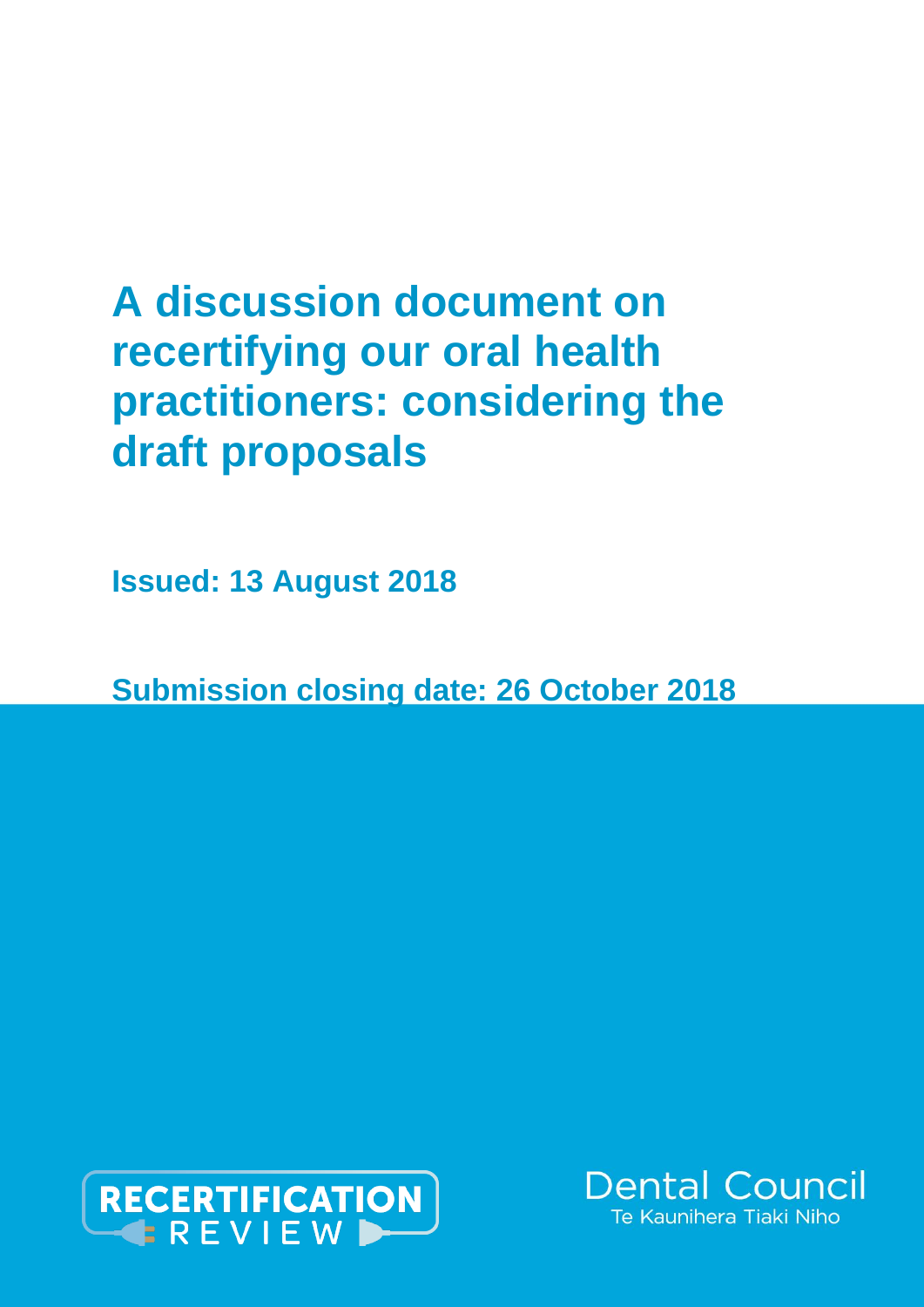# **Purpose of this discussion document**

Last year, we started a conversation with the sector about their experiences of our current approach to recertification.

Having analysed the initial feedback, we have developed some draft proposals and are now ready to share these with you.

As you consider these draft proposals, we ask that you keep the following factors in mind:

- our intent was to develop a responsive recertification framework capable of identifying issues from existing data we can address right now
- our understanding of risk will continue to improve, so we also want a recertification framework that will continue to evolve and enable us to identify and manage new and emerging issues that come to light in the future.

This discussion document is seeking your views and input into the draft proposals for issues we want to address right now. The questions in this discussion replicate the questions contained in the online survey.

If we proceed with these draft proposals we hope to implement them from 2020 onwards.

### How you can participate

As with the first phase of consultation, your experiences and ideas about recertification are important and there are several ways you can share these with us. You can:

- come along to one of our forums [or webinars](https://discussingdraftproposalsforrecertification.eventbrite.co.nz/) between August and October
- complete a submission through our [online survey](https://www.surveymonkey.com/r/yourfeedbackondraftproposals) by 5pm on Friday 26 October.

### **Timeline**

During phase one consultation, we estimated the review—from seeking out your initial views and experiences of recertification, through to being ready to implement a new framework—would take between 18 and 24 months to complete.

Developing draft proposals has taken us longer than anticipated.

We also have more work to do (especially about risk) to be able to identify and respond to future issues.

We have updated the projected timeframes to reflect these factors (see figure 1).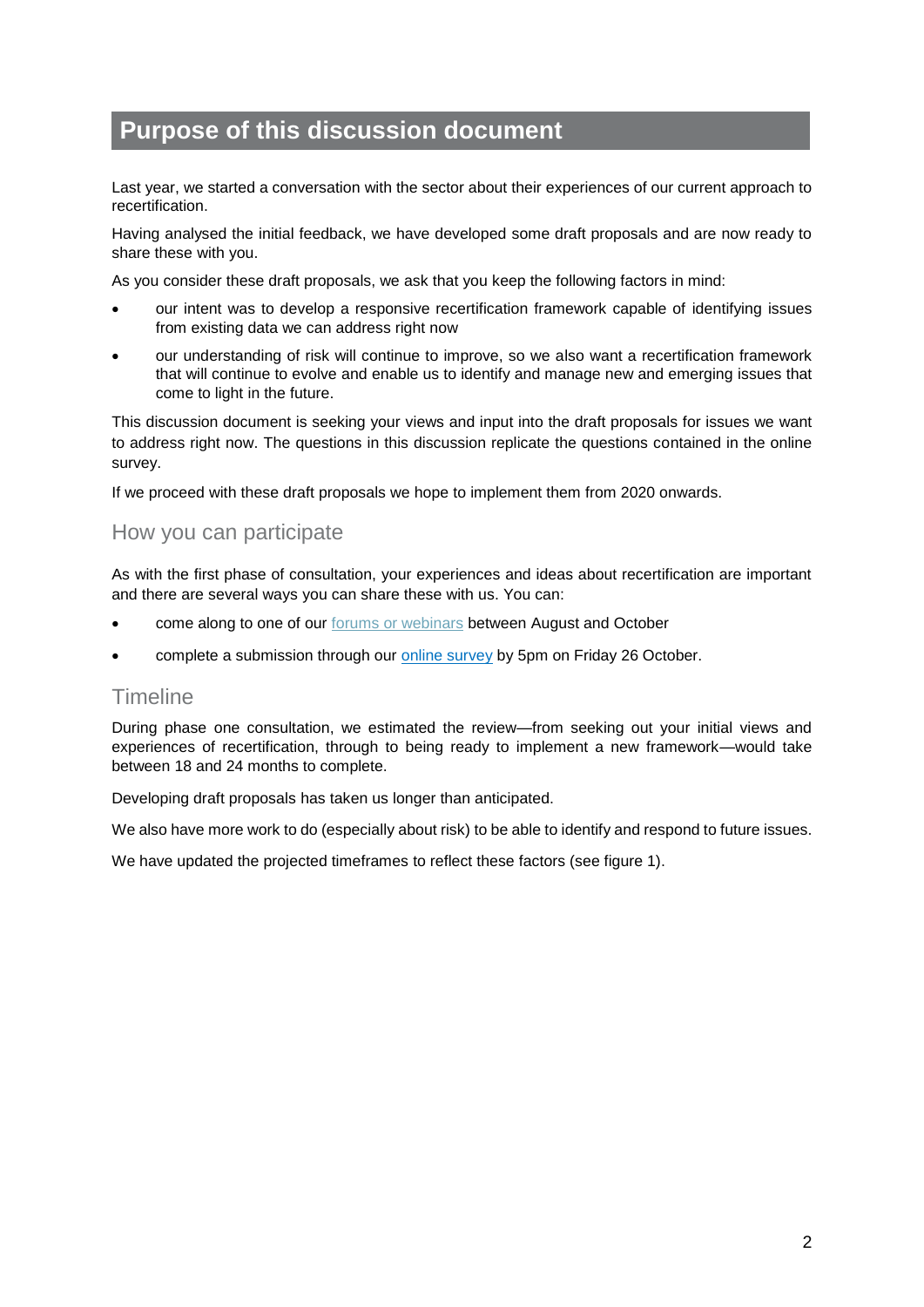### *Figure 1: Updated timeframes for our recertification review*

| Stage one activities (May 2016 - August 2018)                |                                                                                      |                                                                                                   |  |
|--------------------------------------------------------------|--------------------------------------------------------------------------------------|---------------------------------------------------------------------------------------------------|--|
| $\triangleright$ Identify and analyse<br>problems and issues | Stage two activities (August 2018 - April 2020)                                      |                                                                                                   |  |
| ▶ Develop discussion                                         | $\triangleright$ Develop draft proposals                                             | <b>Ongoing activities</b>                                                                         |  |
| document<br>> Issue discussion document<br>for consultation  | $\triangleright$ Issue discussion<br>document for consultation<br>on draft proposals | > Ongoing monitoring and<br>evaluation of framework                                               |  |
| $\triangleright$ Analyse feedback and<br>develop options     | $\triangleright$ Analyse feedback, refine<br>and test agreed proposals               | $\triangleright$ Ongoing identification<br>and management of<br>future risks                      |  |
|                                                              | $\triangleright$ Implement agreed<br>proposals                                       | $\triangleright$ Implement new and<br>amend existing<br>recertification<br>programmes as required |  |

### How to find out what happened during phase one consultation

Some people may be joining our conversation about recertification for the first time. Others may be joining in again and want to refamiliarise themselves with the material which informed the draft proposals in this discussion document.

The easiest way for you to do this is to visit the [recertification review page](http://dcnz.org.nz/i-practise-in-new-zealand/recertification-review-documents-and-background/) on our website.

### For more information about the review or to get in contact with us

As you work your way through the discussion document you will see we have included hyperlinks so you can access more information about the topic or issue being discussed.

You can contact us for further assistance if you:

- have difficulties with the hyperlinks or other information in the discussion document
- have questions about the review
- prefer to submit your submission response in an alternative format to the online survey

| Website | http://dcnz.org.nz/i-practise-in-new-zealand/recertification-review-<br>documents-and-background/ |
|---------|---------------------------------------------------------------------------------------------------|
| Email   | recertification@dcnz.org.nz                                                                       |
| Phone   | +64 4 499 4820                                                                                    |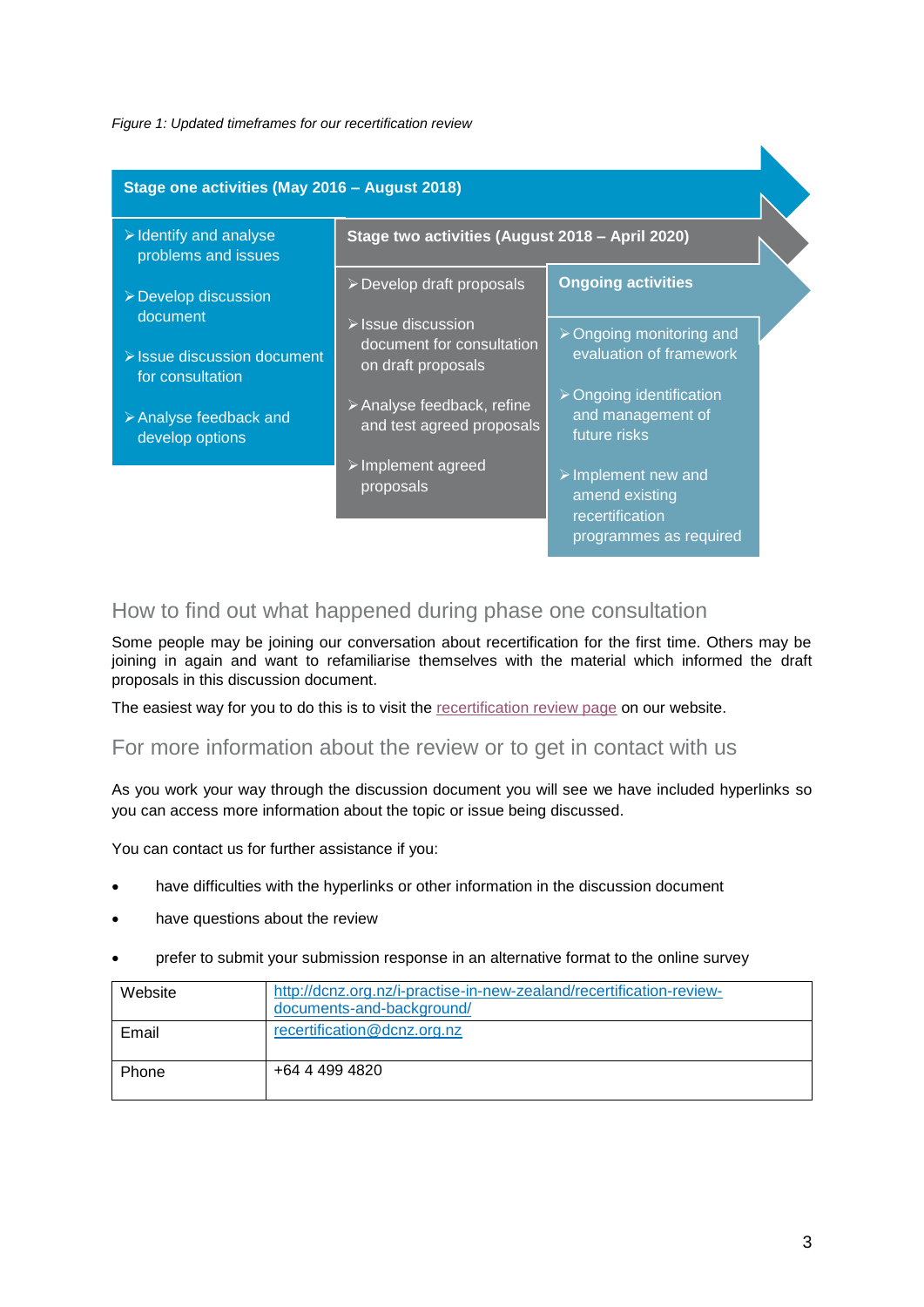# **Purpose for this review**

We have talked to our practitioners and stakeholders. We have also reviewed New Zealand and international evidence and information and concluded our approach to recertification needs improvement.

We have identified areas where we think our practitioners can improve their performance. Just as importantly, we have identified areas where we can improve our performance too.

### Our approach to recertification

We have developed a framework (see figure 2) to foster an awareness and common understanding about recertification. It incorporates the policy objectives we developed to guide and assess the robustness and fitness for purpose of our approach to recertification. These policy objectives are:

- **assuring** the public their oral health practitioners are competent and fit to practise
- **managing** practitioner competence and the prevention of competence decline
- **identifying** at risk or unsafe practitioners.

In addition, the framework:

- signals the use of a more flexible range of regulatory tools and mechanisms to determine our practitioners are continuing to maintain their competence and fitness to practise
- provides transparency for our practitioners and stakeholders about how we will act and behave when considering recertification.

For more information about our policy objectives and our approach to recertification see Appendix 1.

### *Figure 2: Our recertification framework*

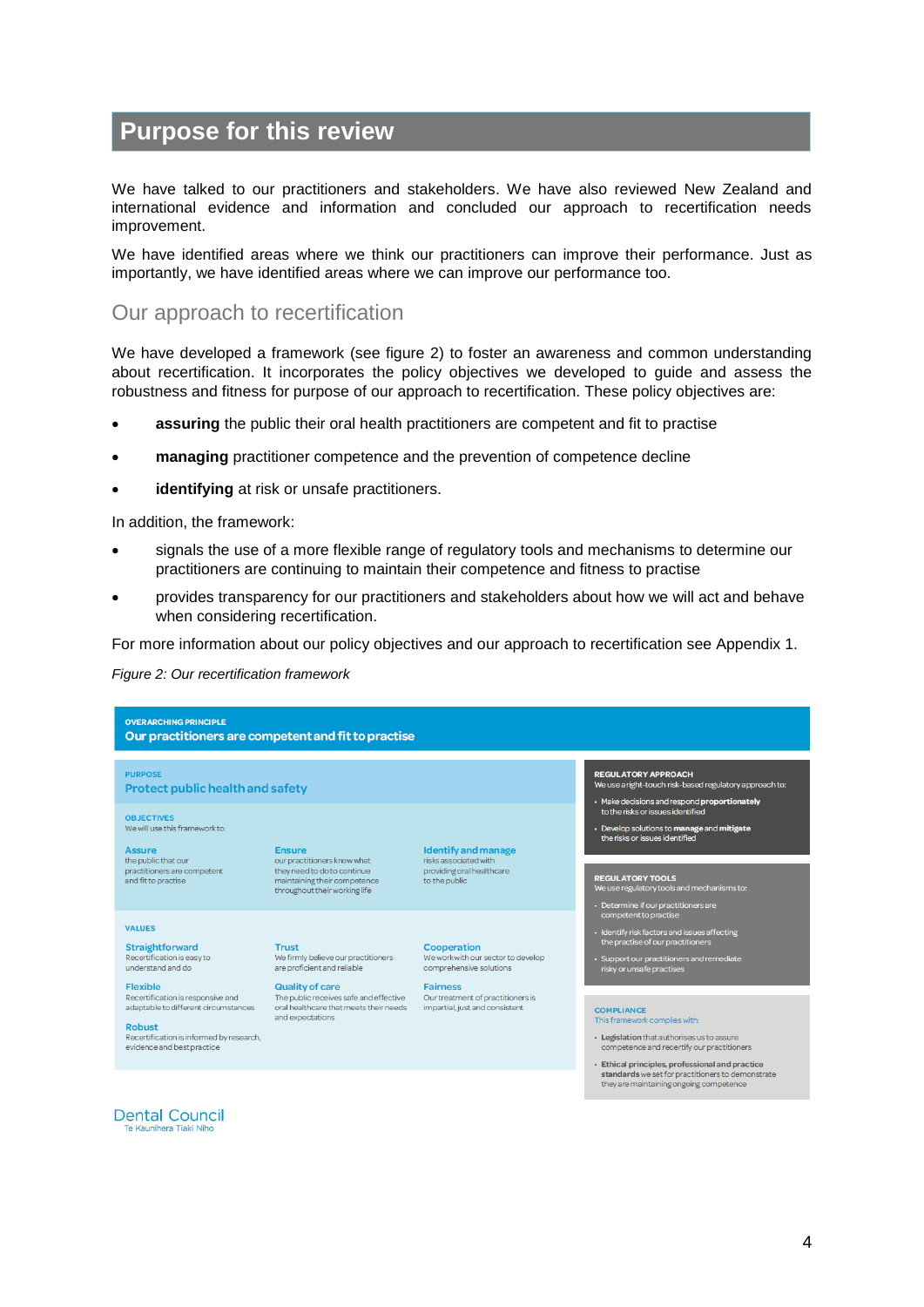# **Summary of draft proposals**

Figure 3 summarises the draft proposals set out in areas  $1 - 4$  of this discussion document.

Essentially, we are proposing to replace our current continuing professional development (CPD) requirements with a new core recertification programme. The draft proposals also address three known areas of risk by introducing new ways to support new registrants, address health-related competence decline and address recurring non-compliant behaviours.





We will improve our understanding of risk to enable us to identify and manage new and emerging issues that come to light in the future which may change recertification programmes in the future

Please note some of our draft proposals will be easier to implement than others because we may need to:

- undertake further work (e.g. improve our understanding of risk)
- develop new or enhance existing systems, templates and guidelines to support our practitioners.

In addition to your feedback, these factors will form part of the process to decide which proposals we will proceed with.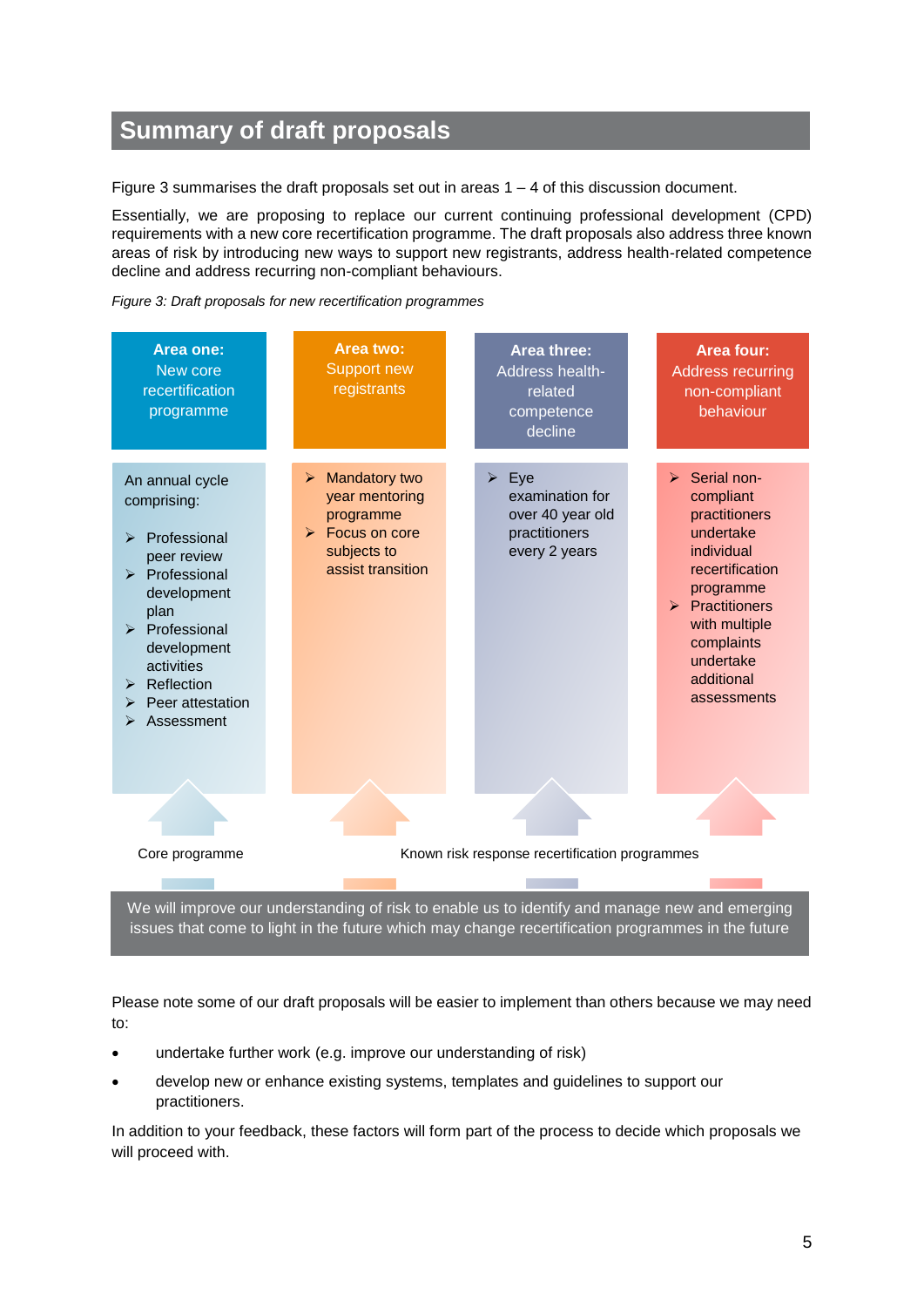# **Area one: new core recertification programme**

# Our current requirements for professional development

Our *[Continuing professional development](http://dcnz.org.nz/assets/Uploads/Policies/Continuing-professional-development-activities.pdf) activities policy* and the *[Standards Framework for oral health](http://dcnz.org.nz/i-practise-in-new-zealand/standards-framework/)  [practitioners](http://dcnz.org.nz/i-practise-in-new-zealand/standards-framework/)* (Standards Framework) sets out our current requirements for CPD. Subject to their specific scope of practice, we require our practitioners to:

- keep their professional knowledge and skills up-to-date through ongoing learning and professional interaction
- complete a minimum number of verifiable CPD and peer contact activity hours
- keep a record of verifiable activities dating back eight years
- hold a current emergency care training first aid certificate which must be revalidated every two years
- fulfil the requirements (set out above) within a four year CPD cycle.

### Our concerns about the effectiveness of our current CPD requirements

When our CPD requirements were first put in place, we believed they would provide assurance our practitioners were maintaining their competence and fitness to practise. We have since learned:

- hours of CPD are not a valid proxy for competence and assurance
- typical forms of CPD (e.g. attending lecture-style courses and conferences) may not be an effective way to maintain competence
- the number of practitioners who participate in our random questionnaire and practice audits is not adequate to identify risky and unsafe practices
- self-declaration alone (i.e. without a practitioner engaged in reflection with the assistance of a peer or colleague) is not a valid proxy for assurance and identifying risk.

### Draft proposals for a new core recertification programme

Our draft proposals for a new core recertification programme is characterised by a significant shift from quantitative to qualitative outcomes. We still want our practitioners to keep their professional knowledge and skills up-to-date through ongoing learning and peer interaction. We also want to retain the requirements for emergency care training.

However, the draft proposals also include an enhanced role for a professional peer because collegial relationships are important and mutually beneficial to all participants. They may also prevent professional isolation and assist practitioners lacking self-awareness and insight to identify and mange risky practises and behaviours.

At the heart of our draft proposals is a move from our current CPD activity-based requirements to a peer augmented reflective approach to professional development. This will require a change for some of our practitioners. Put simply, we want our practitioners to:

- focus on the quality rather than the quantity of professional development activities (PDAs) they participate in
- reflect on the impact their chosen PDAs have on their practise
- deliberately choose PDAs which address gaps or strengthen their professional knowledge and skills
- periodically assess or evaluate their professional knowledge and skills.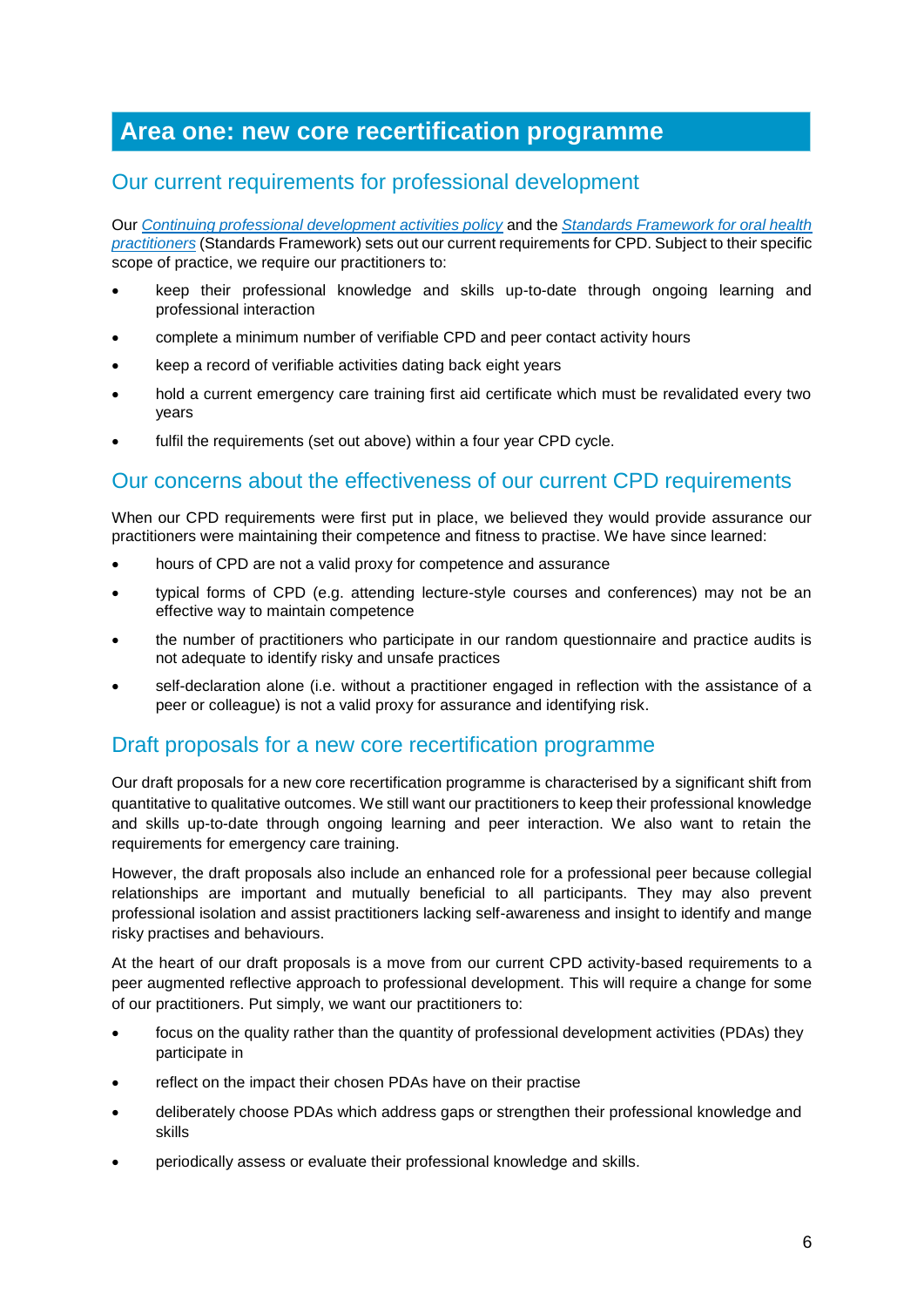The details of our draft proposals are set out below. We would stress the proposals are interconnected and no single component is more important than another.

# Our proposed new core recertification programme

When we were developing our new core recertification programme, we drew on elements proposed by the Australian Medical Board. We also drew on the recertification requirements of the Psychologists Board of New Zealand, the Occupational Therapy Board of New Zealand and the Royal Ontario College of Dental Surgeons, amongst others.

With regards to the assessment element, you should note it is been used in two different but interrelated ways. Firstly, it is linked to the reflection element and is intended to encourage practitioners to review their own practise, knowledge and skills. Secondly, it is used in relation to a specific draft proposal for practitioners to complete an online assessment of their Standards Framework knowledge.

We also draw your attention to two matters relating to the administration of the new core recertification programme. We are proposing that:

- practitioners retain evidence of their recertification activities (i.e. professional development plan (PDP), PDAs and their professional peer attestation) for a period of eight years as these may be subject to audit or review by us, particularly if a practitioner's competence is questioned
- the recertification cycle be 12 months and will coincide with the APC renewal cycle for each profession.<sup>1</sup>



*Figure 4: Elements of our new core recertification programme*

1

<sup>1</sup> The recertification period for dentists and dental specialists will commence on 1 October and finish 30 September. The recertification period for all other professions will commence on 1 April and finish on 31 March.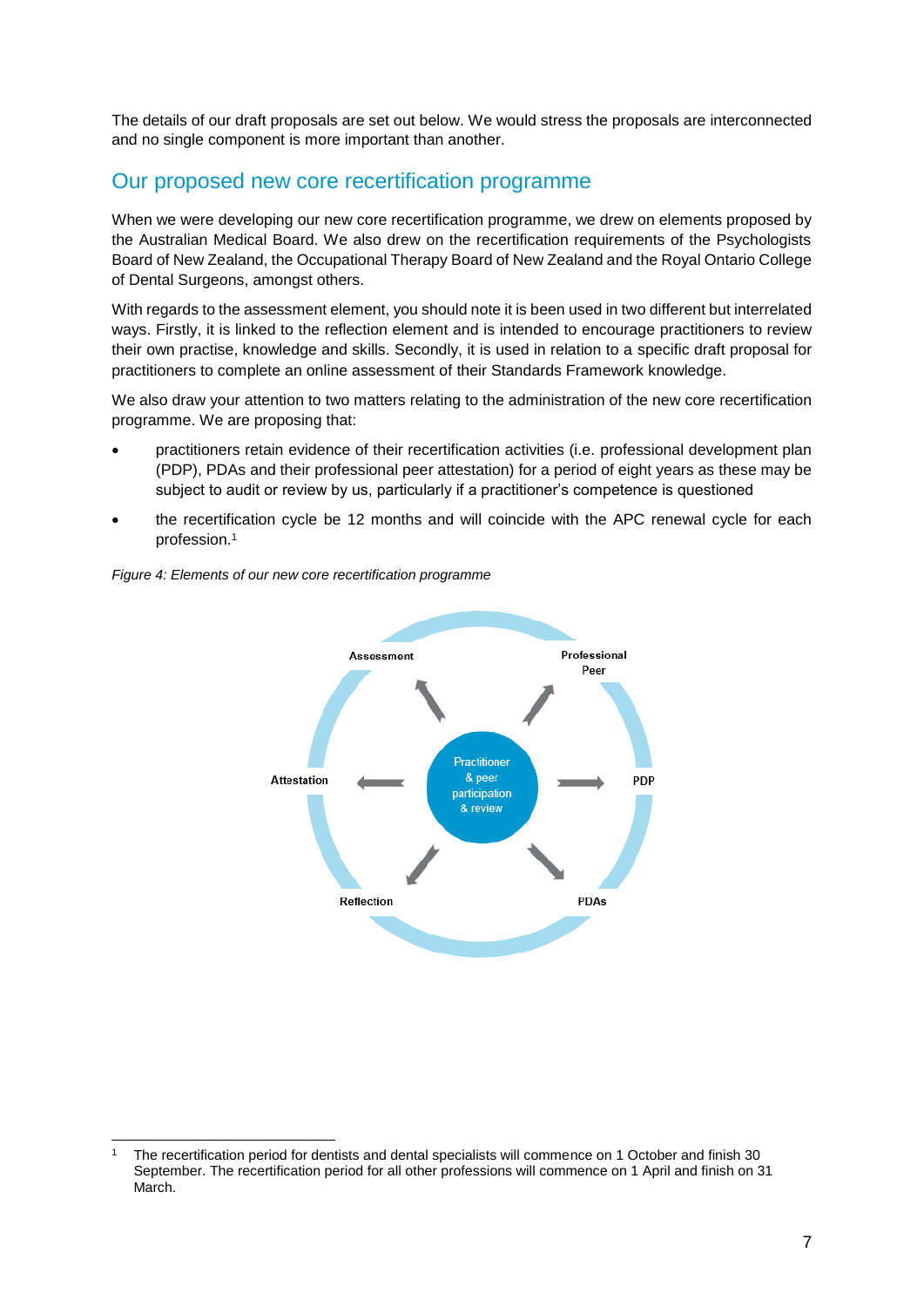To implement our new core recertification programme we are proposing the following:

We will require every practitioner to nominate a professional peer to support and help them maintain or advance their professional knowledge and skills

We will require every practitioner to complete a written PDP (which may have a longer time period than 12 months)

We will require every practitioner to participate in PDAs that contribute to or support maintenance or improvement of their professional knowledge and skills

### **Draft proposal What this means for practitioners**

Practitioners who are not already participating in a collegial study group or collegial programme through their professional association or workplace (set up for the purpose of maintaining or advancing professional knowledge and skills) will:

nominate a professional peer before the beginning  $\blacktriangleright$ of the recertification period

Practitioners will work with their professional peer (as appropriate) to:

- $\triangleright$  develop and review their PDP
- $\blacktriangleright$ choose PDAs to meet the learning objectives identified in their PDP
- $\triangleright$  complete their written reflective statement of their PDP learning objectives and outcomes from participation in their chosen PDAs

### **Draft proposal What this means for practitioners**

Practitioners will prepare a written PDP:

- $\triangleright$  containing learning objectives
- $\triangleright$  identifying areas of competence which need maintenance, review, upskilling or development
- $\triangleright$  which may include areas of competence deficiency based on a practise incident or event they were involved in (in the previous 12 month period)
- $\triangleright$  which may include areas of competence deficiency identified through the annual online assessment

### **Draft proposal What this means for practitioners**

Practitioners will participate in PDAs that help them to:

- $\triangleright$  achieve their PDP learning objectives
- $\triangleright$  facilitate reflection on their practise

It is anticipated each profession will have a minimum annual quota of PDAs expressed in hours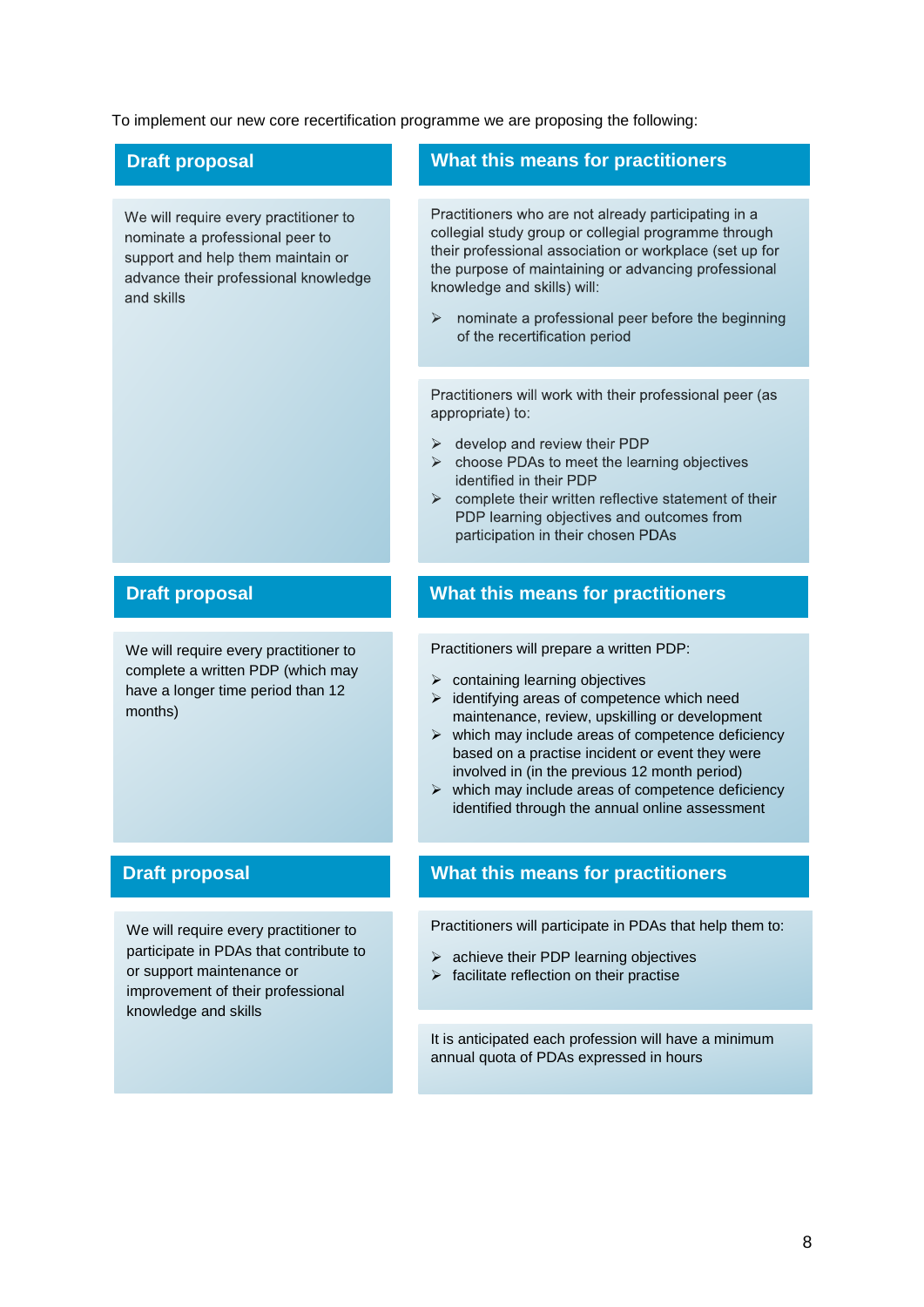### **Draft proposal**

We will require every practitioner to complete a written reflective statement

We will require every practitioner to upload a written attestation prepared by their professional peer when they renew their APC

We will require every practitioner to undertake an assessment every year

### **What this means for practitioners**

Practitioners will prepare a written statement reviewing and reflecting on:

- $\triangleright$  achievements linked to the learning objectives in their PDP
- $\triangleright$  learnings and the impact participation in PDAs has had on their practise

### **Draft proposal What this means for practitioners**

Every professional peer will provide a written attestation to their practitioner:

- $\triangleright$  setting out the details of guidance and assistance they have provided to their practitioner
- $\triangleright$  stating whether their practitioner achieved their learning objectives to a satisfactory standard and/or provide an explanation if these objectives were not achieved

### **Draft proposal What this means for practitioners**

Every practitioner will successfully complete an online open-book assessment based on our Standards Framework

Some of our practitioners may have questions about the types of activities we would expect them to participate in as part of our proposed new core recertification programme.

We have also thought about this and have provided examples of activities in figure 5 (see Appendix 1).

To fulfil the requirements of the proposed new core recertification programme and to ensure alignment with our policy objectives, we envision our practitioners would choose activities from three categories.

These categories have:

- an educational focus to maintain or improve knowledge and skills in a practitioner's registered scopes of practice
- a focus on reviewing and critically reflecting on a practitioner's performance
- a focus on measuring the outcomes from participation in a practitioner's chosen PDAs.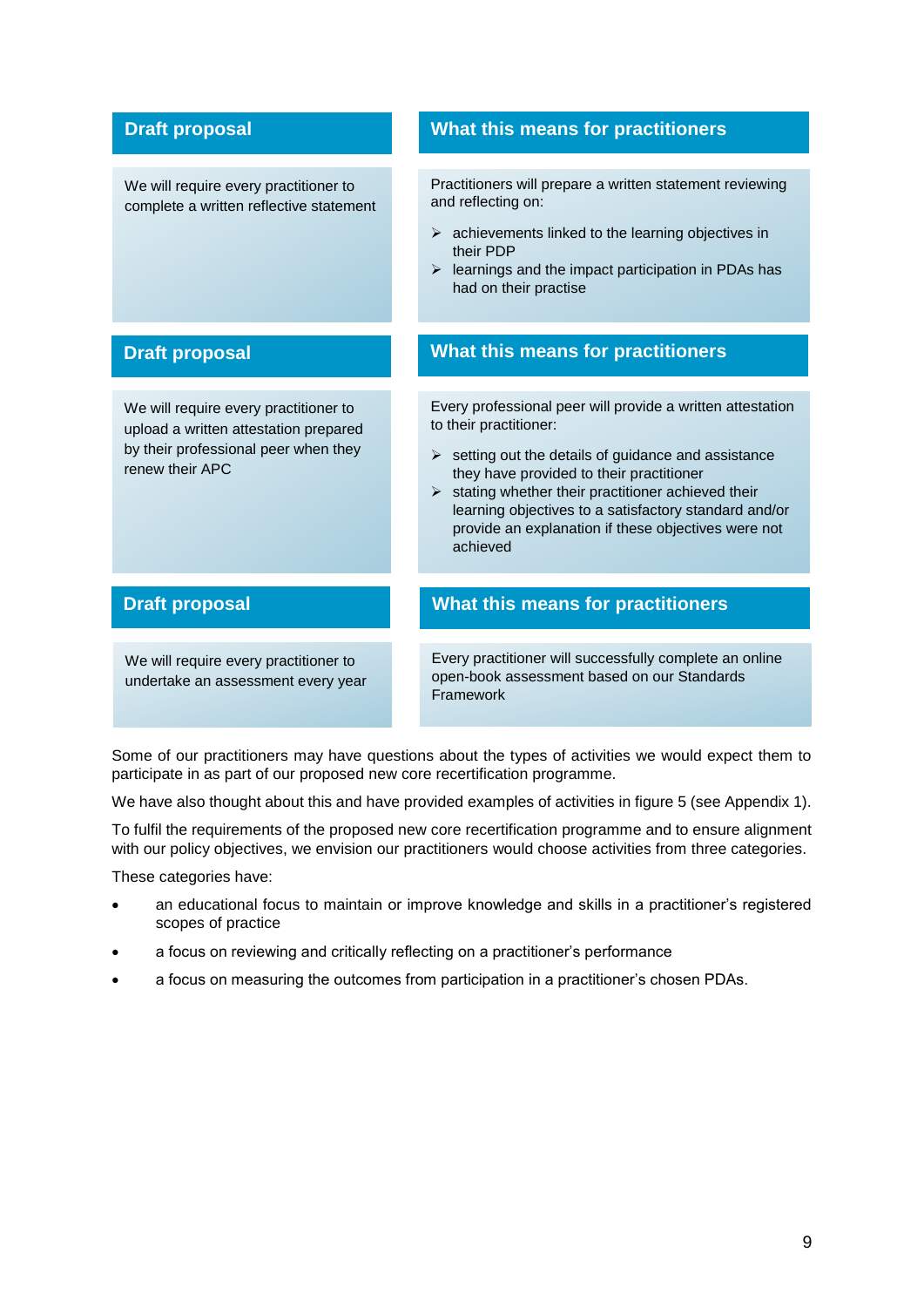What do you think about the draft proposals for our proposed new core recertification programme?

# **Questions**

- 1. What, if anything, do you like about our proposed core recertification programme?
- 2. Is there anything about our proposed core recertification programme you would change? Please explain.
- 3. Do you support our proposal to change the recertification cycle to 12 months? Please explain.
- 4. Do you think our proposed core recertification programme should include a requirement for practitioners to complete an online open-book assessment of their technical and clinical knowledge and skills? Please explain.
- 5. If a proposal about an online open-book assessment of a practitioner's technical and clinical skills and knowledge is supported, how often should practitioners be required to complete an assessment (i.e. annually, every two, three, four, or five years)? Please explain.
- 6. Do you have other proposals about our proposed core recertification programme you would like us to consider? Please explain.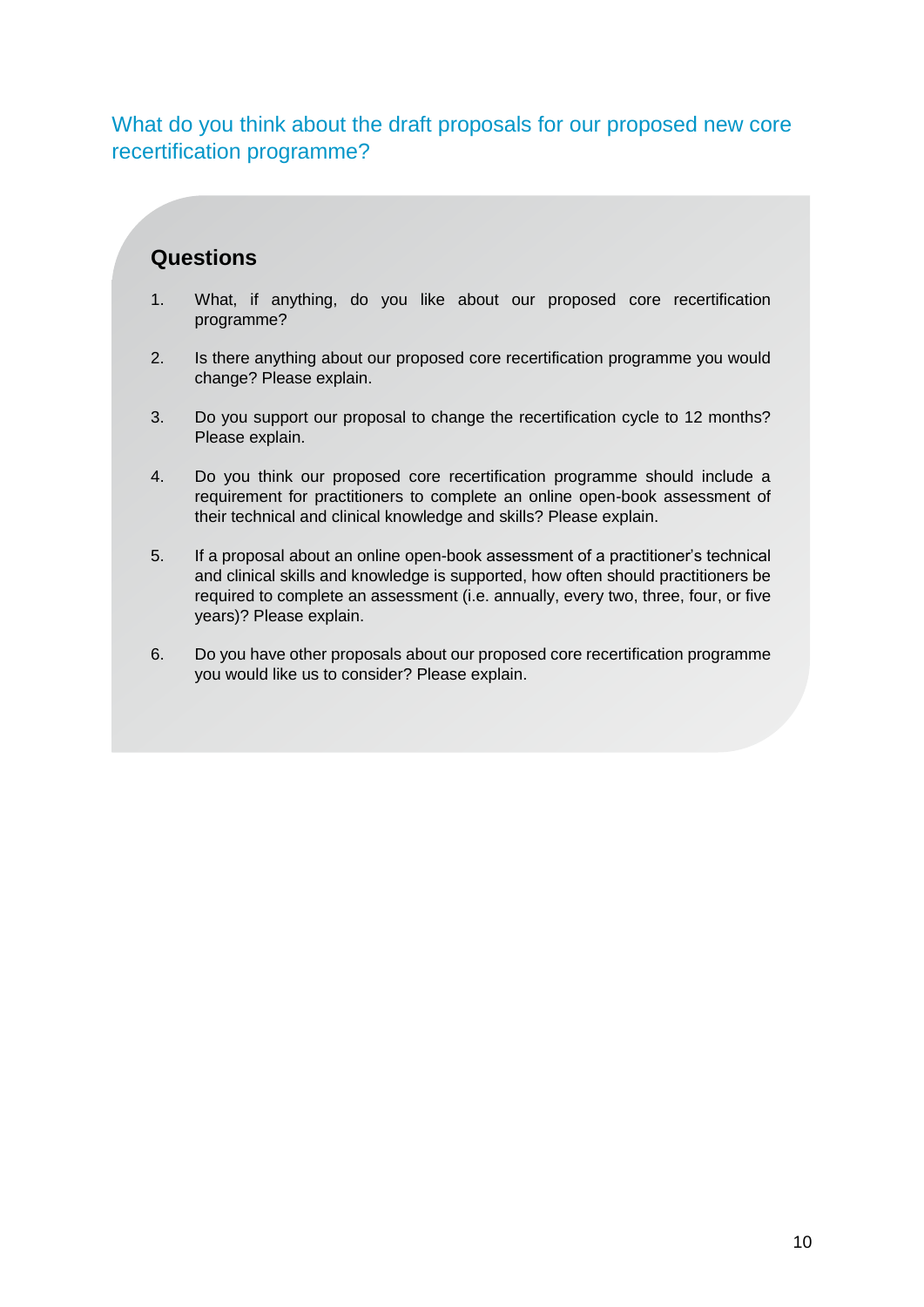# **Area two: support for new registrants**

# Our current requirements for practising dentistry in New Zealand

To practise dentistry in New Zealand, an applicant is required to complete two separate but interrelated processes—registration and recertification. The first step, registration, requires every applicant to:

- have a prescribed qualification for the scopes of practice they are registering for
- be competent to practise in the scopes of practice they are registering for
- be fit for registration
- hold an APC in order to practise in New Zealand.

### Helping new registrants successfully transition into the workplace

New registrants<sup>2</sup> face challenges if they are to successfully transition into their workplace. Our experience and information tells us new registrants need guidance and support to:

- build up confidence in their practical experience
- acquire information and practical knowledge about:
	- working as an oral health practitioner in New Zealand
	- the health practice environment in which they will work
	- basic clinical and administrative procedures
	- communicating with and treating patients and clients
- establish and foster professional and personal support networks for the duration of their practicing career.

While all the challenges set out above impact on all new registrants, we need a flexible approach which recognises that each new registrant may require differing levels of support.

For example, we know New Zealand trained new registrants will acquire knowledge about the New Zealand practicing environment (including our regulatory requirements in relation to our Standards Framework) as part of their under- or post-graduate study.

However, overseas trained practitioners may have limited to no information and awareness of the New Zealand practicing environment.

We would therefore expect each new registrant's mentoring programme or relationship to reflect these types of factors.

# Draft proposals to support new registrants

1

We want a flexible approach to recertification which enables new registrants to transition seamlessly into their workplace. We also want them to be supported through the early years of their practicing careers.

<sup>&</sup>lt;sup>2</sup> For the purposes of this discussion document, the term "new registrants" applies to all New Zealand oral health graduates. All overseas-trained oral health practitioners—regardless of how long they have practiced in another jurisdiction prior to registration in New Zealand—are also included in the term "new registrants".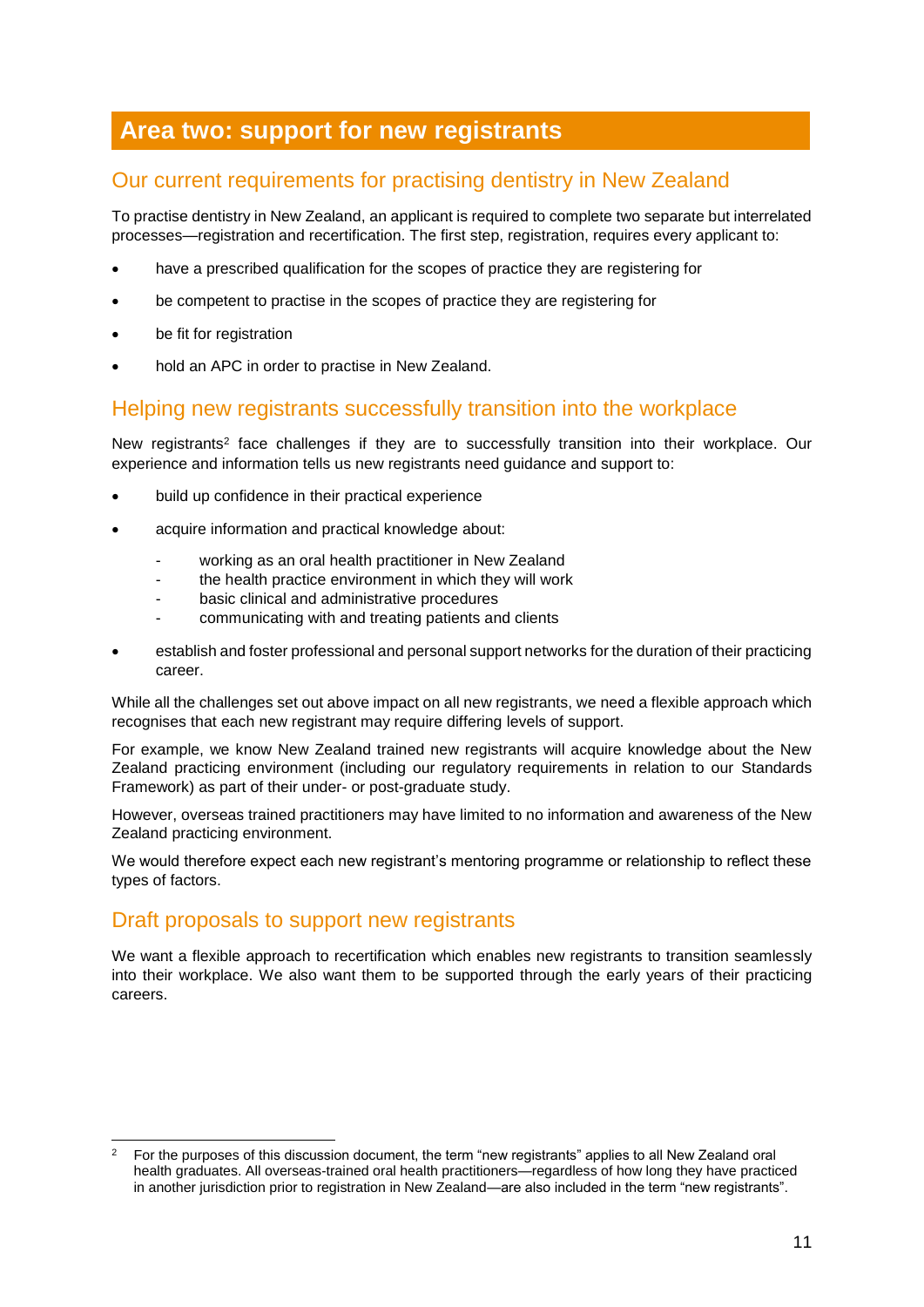To achieve this we are proposing the following:

We will require new registrants to participate in a mentoring programme or mentoring relationship for a minimum period of two years

We will require every mentoring programme or relationship to cover core subjects to assist a new registrant's transition into the workplace

### **Draft proposal What this means for new registrants**

New registrants will need to:

 $\triangleright$  participate in an existing mentoring programme if this is available through their workplace, professional association, specialist bodies or interest groups

New registrants who are not registered or enrolled in an existing mentoring programme will need to:

- $\triangleright$  identify a suitable or appropriate mentor
- $\triangleright$  establish a mentoring relationship with a suitable or appropriate colleague, peer or co-worker

New registrants will need to:

- $\triangleright$  participate in a mentoring programme for a minimum period of two years
- $\triangleright$  agree the frequency of meetings and topic discussions to take place over the minimum two year period
- $\triangleright$  actively monitor and review the level of mentoring required, including whether to extend the mentoring relationship beyond the minimum two year period

### **Draft proposal What this means for new registrants**

New registrants will need to ensure the mentoring programme they are enrolled or participating in, or peer relationship they have identified, covers the following core subjects:

- $\triangleright$  compliance with legislative and regulatory requirements (particularly the Health Practitioners Competence Assurance Act 2003 and our Standards Framework)
- $\triangleright$  understanding of the New Zealand health practice environment
- $\triangleright$  basic clinical and administrative procedures
- $\triangleright$  managing cultural barriers and biases
- $\triangleright$  establishing and fostering professional support networks

New registrants will participate in additional activities based on areas (not covered in the core subjects) identified in discussions with their mentor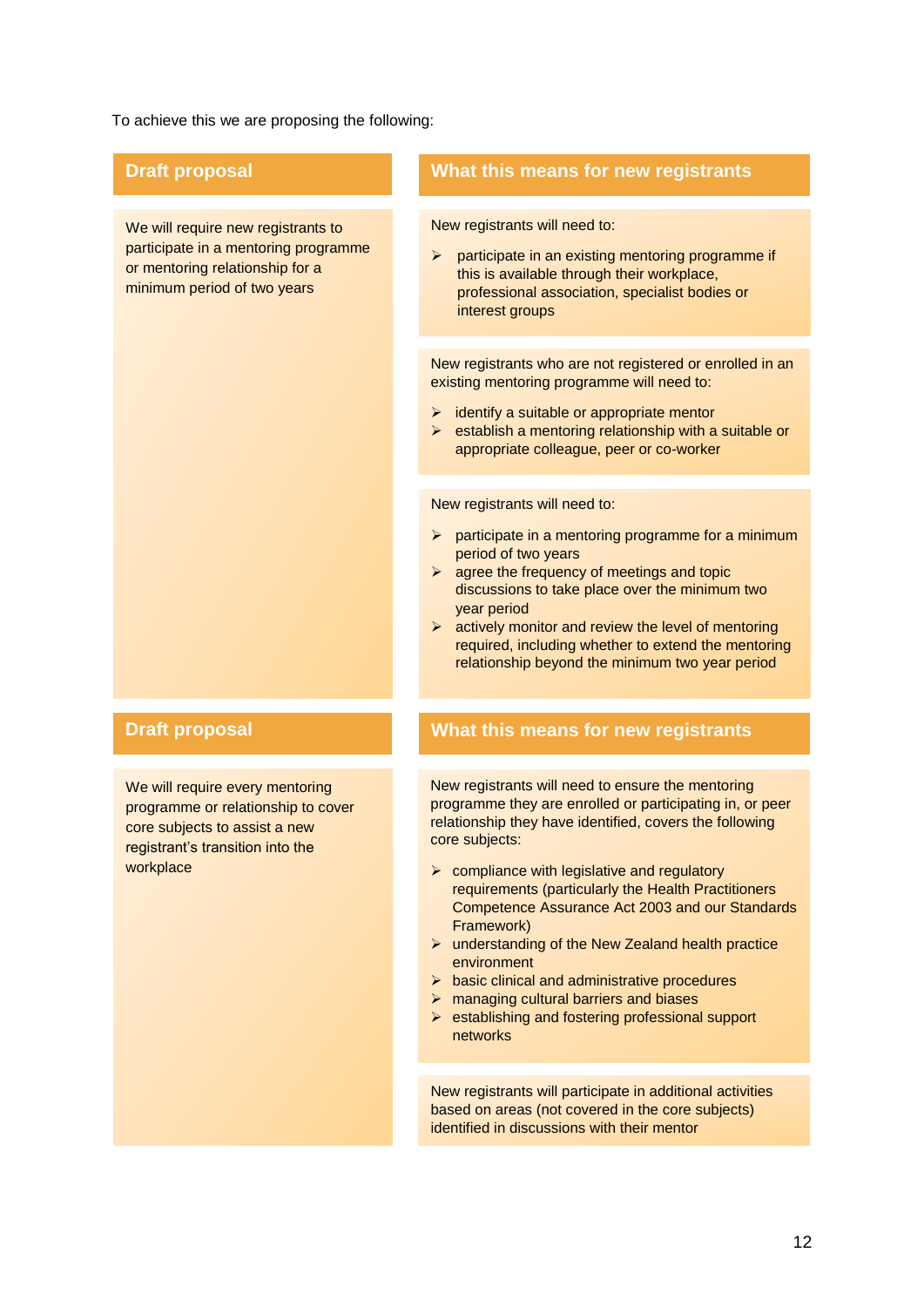### Additional work required to support new registrants

In addition to the draft proposals set out above, we have additional questions about how the proposed mentoring programme or mentoring<sup>3</sup> relationship will work. This includes considering how it will be administered and our expectations of mentors.

If we proceed with these draft proposals we will address these questions in the operational modelling and testing phase. We also anticipate developing guidelines and other information to support new registrants and their mentors.

# What do you think about the draft proposals for supporting new registrants?

# **Questions**

1

- 7. What, if anything, do you like about our draft proposals for supporting new registrants?
- 8. Is there anything about the draft proposals for supporting new registrants you would change? Please explain.
- 9. Do you think the proposed two year minimum period for the mentoring relationship is too short, too long, or just right? Please explain.
- 10. Do you think all new registrants should participate in a mentoring programme, or are there some new registrants who should not be required to participate in a mentoring programme? Please explain
- 11. Do you have other proposals about supporting new registrants you would like us to consider? Please explain.

<sup>&</sup>lt;sup>3</sup> For the purposes of this discussion document, mentoring means the provision of quidance and feedback on matters of personal, professional and educational development in the context of a practitioner's experience of providing safe and appropriate patient treatment and care.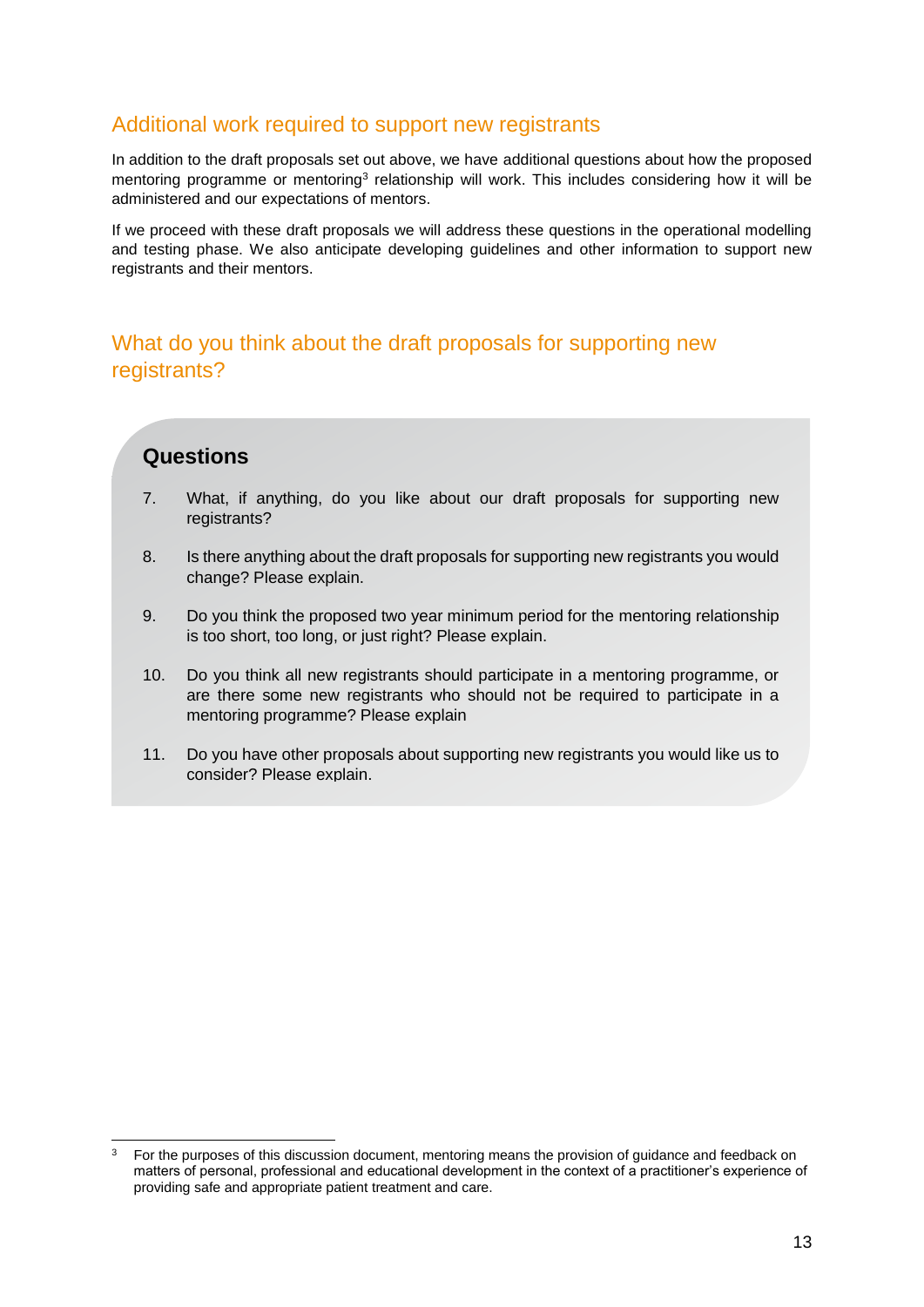# **Area three: addressing health-related competence decline concerns**

### Our current definition of a competent practitioner

Competence is one of the elements at the heart of our current approach to recertification and is one of the reference points we use to guide decisions about our practitioners. We currently define a competent practitioner as a person who:

*Applies knowledge, skills, attitudes, communication and judgment to the delivery of appropriate oral health care in accordance with the scope of practices within which they are registered.*

### Our concerns about practitioner competence

The question of whether and when a practitioner is deemed competent to practise is complex. In part, this is because a practitioner's competence can, and does vary, over the life cycle of their career.

We also know competence rarely disappears overnight and over time, we are likely to see a gradual decline in a practitioner's technical and clinical knowledge and skills.

Research and information tells us:

- the decline of sensory, perceptual, cognitive, psychomotor and physical functioning may impact on a practitioner's ability to continue practising safely
- vision and hearing begin to diminish from ages 40-50 and visual-spatial ability, inductive reasoning, verbal memory and other cognitive functions also deteriorate with age, with the steepest decline occurring after age 65
- age-based regulatory requirements (e.g. undergoing physical and visual examinations) are usually based on the need to protect public health and safety.

Age-related changes in sensory abilities (including visual impairment) can affect a practitioner's ability to practise with reasonable skill and safety. Impairments can exacerbate existing physical and cognitive abilities and judgment. This includes a person's visual field functions; motion, contrast and colour sensitivity; and visual attention.

We sought advice from the New Zealand Association of Optometrists (NZAO) about when and why we might require our practitioners to undertake visual examinations. Given the types of work and close proximity to patients our practitioners have when delivering treatment, the NZAO advised that our practitioners should be undertaking an eye examination from 40 years of age and every two years thereafter.

### Draft proposals to address health-related competence decline concerns

We know competence decline will impact on some of our practitioner's and this includes their ability to perform tasks associated with their scopes of practice. We also acknowledge that the degree to which competence decline will impact on each practitioner will be variable.

However, we need an approach to recertification that manages the changing needs of all our practitioners. This includes having a system which addresses the factors impacting on competence decline over the life cycle of a practitioner's career.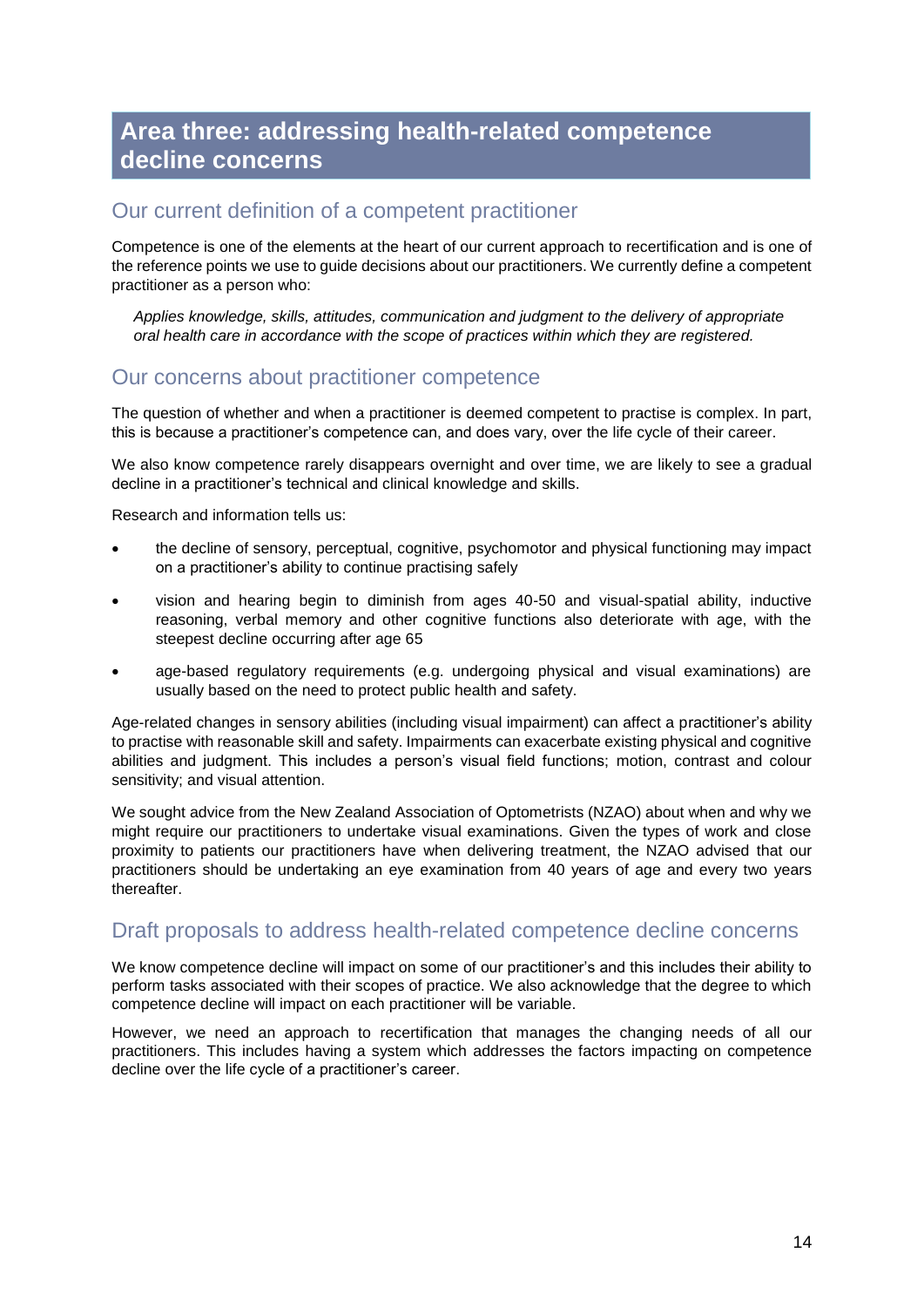To achieve this we are proposing the following:

 $\mathfrak{p}$ 

| <b>Draft proposal</b>                                                                                                                                                | What this means for practitioners                                                                                                                                                                                                                                                   |
|----------------------------------------------------------------------------------------------------------------------------------------------------------------------|-------------------------------------------------------------------------------------------------------------------------------------------------------------------------------------------------------------------------------------------------------------------------------------|
| We will require every practitioner over<br>40 years of age, to prove their vision is<br>adequate to perform the tasks<br>associated with their scopes of<br>practice | Every practitioner over 40 years of age will<br>➤<br>undertake an eye examination every two years (or<br>as required)                                                                                                                                                               |
|                                                                                                                                                                      | Practitioners whose vision is not adequate to perform<br>the tasks associated with their scopes of practice will:<br>have to take appropriate steps to address vision<br>➤<br>issues identified<br>may have a condition of practice relating to their<br>vision placed on their APC |

# Additional work required to address health-related competence decline concerns

Other regulators are also exploring or have already made decisions about some of the impacts of competence decline for their older practitioners. This includes requiring eyesight tests and medical and health assessments.

At the moment, we do not have enough information about age-related health concerns (e.g. psychomotor and physical functioning) and the impact these may have on our practitioners' competence and fitness to practise.

We want to undertake further work to better understand the impacts health-related competence decline concerns may have for our practitioners.

If we proceed to the operational modelling and testing phases, the following issues will need to be addressed (i.e. the use of age-related criteria to address competence decline concerns, testing and assessment regimes to identify health-related issues and the impact of any new criteria on our practitioners).

# What do you think about the draft proposals for addressing healthrelated competence decline concerns?

### **Questions**

- 12. What, if anything, do you like about our draft proposals for addressing health-related competence decline concerns?
- 13. Is there anything about the draft proposals for addressing health-related competence decline concerns you would change? Please explain.
- 14. Do you have other proposals for addressing health-related competence decline concerns you would like us to consider? Please explain.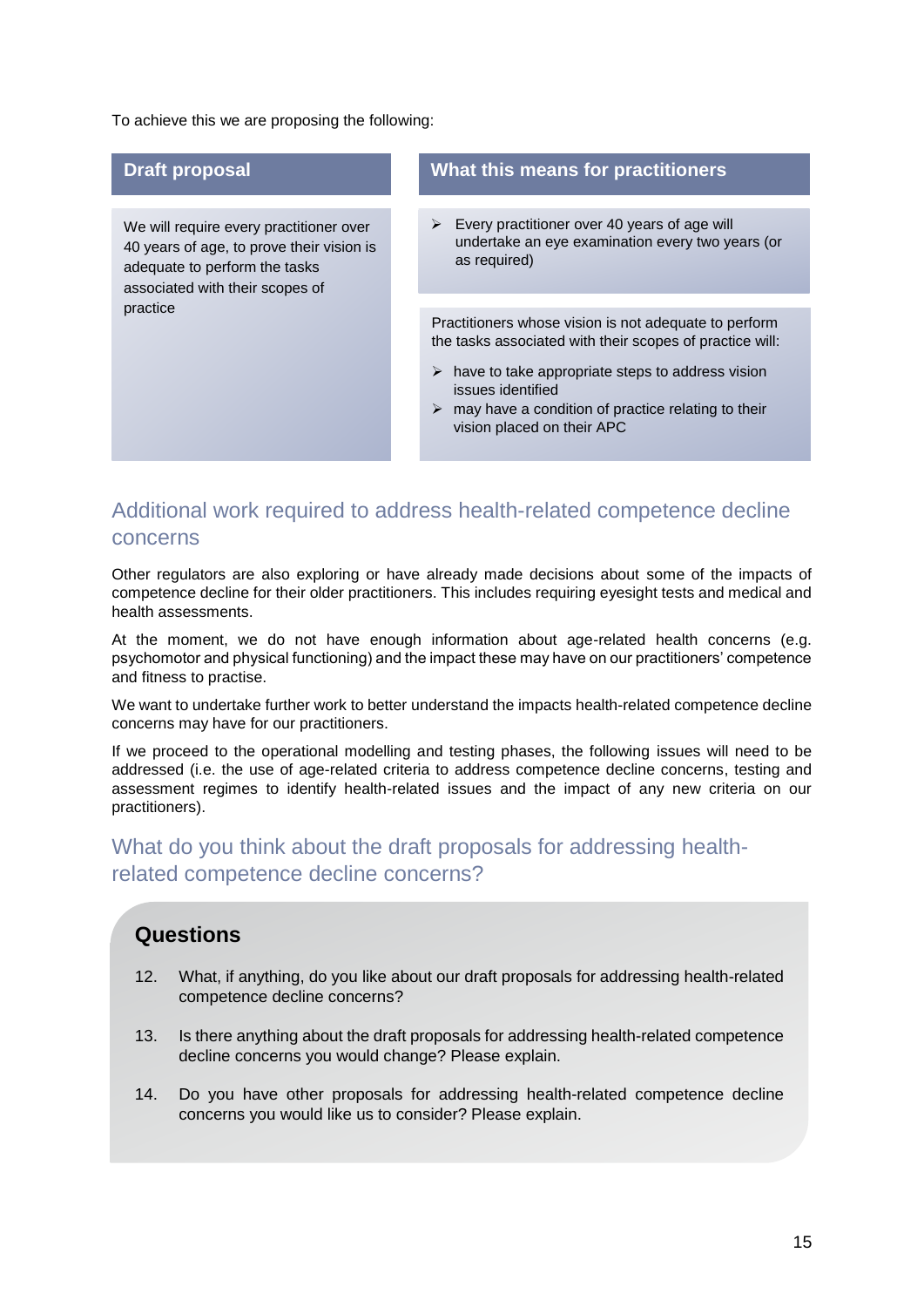# **Area four: addressing recurring non-compliant practitioner behaviours**

### Our current requirements for practitioner compliance

In addition to the policies and procedures relating to recertification, our practitioners are also required to comply with:

- all legal and statutory obligations
- our ethical principles
- our professional, competency and practice standards.

We use a range of mechanisms to determine whether our practitioners are complying with their obligations and many of these are attached to our annual APC renewal process. This includes the use of self-declaratory statements on the APC renewal forms and participation in practice questionnaires and practice audits.

### Addressing recurring non-compliant behaviour in some practitioners

Research and literature indicates the vast majority of practitioners comply with or exceed the minimum standards and requirements set by responsible health authorities and regulators. Our own data and experiences are reasonably consistent with these findings.

Our regulatory experience also indicates a small percentage of our practitioners will require supports and interventions because they are not practising to an acceptable level. Moreover, they are likely to lack insight to know they are practising below an acceptable level. In these cases, our role is to identify these practitioners and to develop programmes and solutions to address their issues.

We have learned:

- poor compliance with mandatory requirements, such as timely APC renewal and notifications, can be an indicator of increased risk of poor compliance with other requirements (e.g. meeting CPD and practice standards)
- some non-compliant behaviours (e.g. failure to complete practice audit requirements) that may seem reasonably minor, can indicate a history of recurring non-compliance, competence and conduct issues for some practitioners
- we use a disproportionate amount of resources to improve and correct the issues of this small group of practitioners.

### Draft proposals to address recurring non-compliant behaviours

We know some of our practitioners require additional support and interventions to address issues impacting on the quality of their practice and their ability to comply with our regulatory requirements.

We also know that if these recurring non-compliant behaviours are not proactively managed, they may lead to more serious issues, including substantiated notifications and persistent competence and conduct issues.

We want an approach to recertification that can identify recurring non-compliant behaviours. We also want a system that provides better-tailored and more supportive programmes and interventions which will prevent the escalation of poor compliance, competence and conduct issues by our practitioners.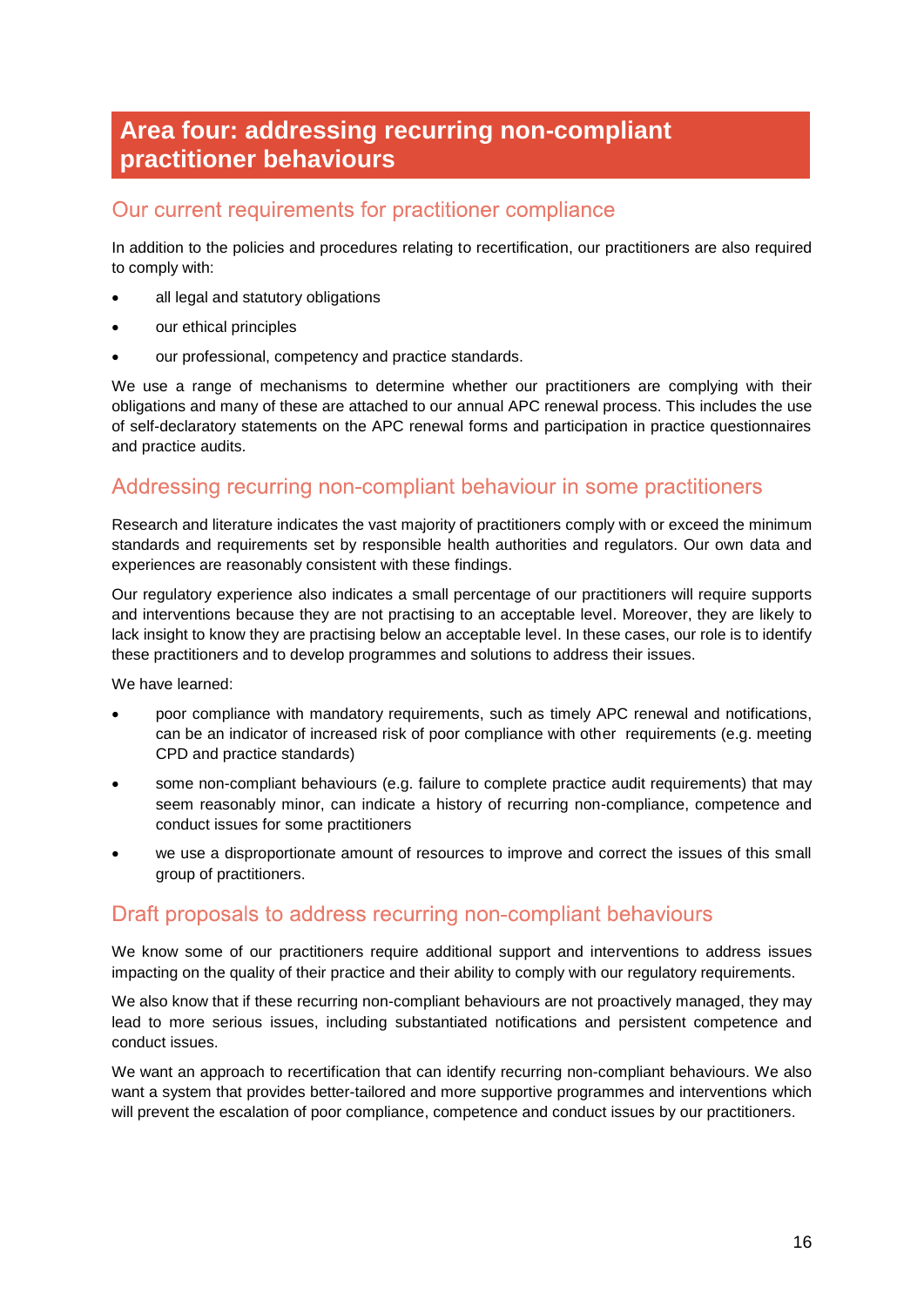To achieve this we are proposing the following:

We will require practitioners with recurring non-compliant behaviours (e.g. those with a history of late APC renewals or failure to complete practice audit requirements) to participate in an individual recertification programme to address their non-compliant attitudes and behaviours

### **Draft proposal What this means for practitioners**

Practitioners exhibiting non-compliant attitudes and behaviours will need to:

- $\triangleright$  demonstrate ongoing improvement in compliance with our regulatory requirements
- $\triangleright$  participate in a programme which addresses their non-compliant attitudes and behaviours
- participate in competence and/or conduct programmes to correct practice issues arising from the impact of non-compliant behaviours
- $\triangleright$  identify and work with a mentor (or other colleague/peer if appropriate) who will provide collegial support

We will require practitioners with multiple complaints or notifications to undertake additional assessments to determine their potential risk to the public

### **Draft proposal What this means for practitioners**

Practitioners who have received multiple complaints and/or notifications will:

- $\triangleright$  participate in a review of their practice and performance to confirm competence and conduct issues
- $\triangleright$  participate in competence and/or conduct programmes to correct practise and performance issues identified in a review
- $\triangleright$  identify and work with a mentor (or other colleague/peer if appropriate) who will provide collegial support

What do you think about the draft proposals to address recurring noncompliant practitioner behaviours?

### **Questions**

- 15. What, if anything, do you like about our draft proposals for addressing recurring noncompliant practitioner behaviours?
- 16. Is there anything about the draft proposals for addressing recurring non-compliant practitioner behaviours you would change? Please explain.
- 17. Do you have other proposals for addressing recurring non-compliant practitioner behaviours you would like us to consider? Please explain.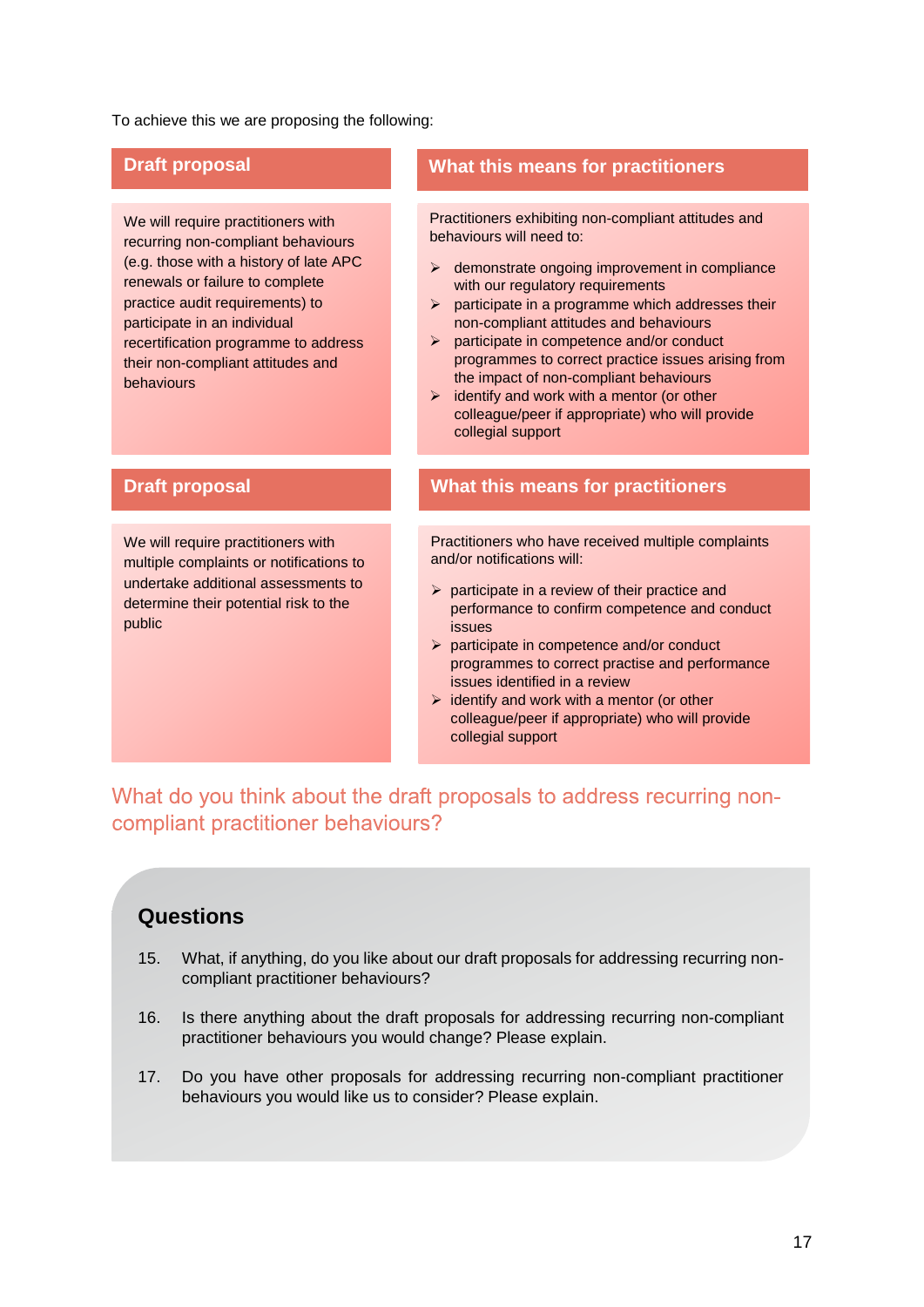# **Appendix 1: More information about our approach to recertification**

### **Our statutory obligations to annually recertify our practitioners**

Competence assurance is the cornerstone of our legislation. Its title speaks for itself—the *Health Practitioners Competence Assurance Act 2003* (the Act). In addition, section 3(1) of the Act states:

*The principal purpose of this Act is to protect the health and safety of members of the public by providing for mechanisms to ensure that health practitioners are competent … to practise their professions.*

The Act requires us to ensure our practitioners are competent from the time they first come onto the Register, until the time they are removed from the Register. It also requires us to create scopes of practice, each with an accredited prescribed qualification to:

- ensure applicants who complete their qualifications are competent to practise when first registered
- assess overseas trained practitioners' non-prescribed qualifications and experience for equivalence to a prescribed qualification to establish their competence to practice in New Zealand
- set remediation programmes when we consider a practitioner has a competence deficit
- annually recertify practitioners to ensure they have maintained their competence.

Section 29(1) of the Act expressly requires us to be satisfied a practitioner meets the required standard of competence before an APC is issued.

### **Policy objectives to guide our approach to recertification**

Our current recertification approach, adopted in 2007/08, focuses on verified CPD and peer contact activities. It is an activity-based model.

Since it was introduced, there has been significant development (both internationally and in New Zealand) in recertification and revalidation thinking. This has resulted in activity-based models being increasingly replaced with qualitative models which focus on learning outcomes rather than learning activities.

Consequently, we have determined that while the intent of our current approach remains valid, the mechanisms we are using do not go far enough to assure the public their oral health professionals' are competent and fit to practise. If we are to be an effective regulator that meets our statutory responsibilities, we must address this issue.

We have adopted three policy objectives to help us assess the robustness and fitness for purpose of our future approach to recertification. These objectives are:

- **assuring** the public their oral health practitioners are competent and fit to practise
- **managing** practitioner competence and the prevention of competence decline
- **identifying** at risk or unsafe practitioners.

We have also identified additional factors we must address to achieve our policy objectives. Recertification should:

- more clearly align with the requirements of our Standards Framework
- not place unnecessary or excessive burdens on our practitioners
- not be intrusive for practitioners who consistently demonstrate their compliance and competence
- be more hands-on in order to support practitioners who may not be meeting their recertification requirements and who may be practising unsafely.